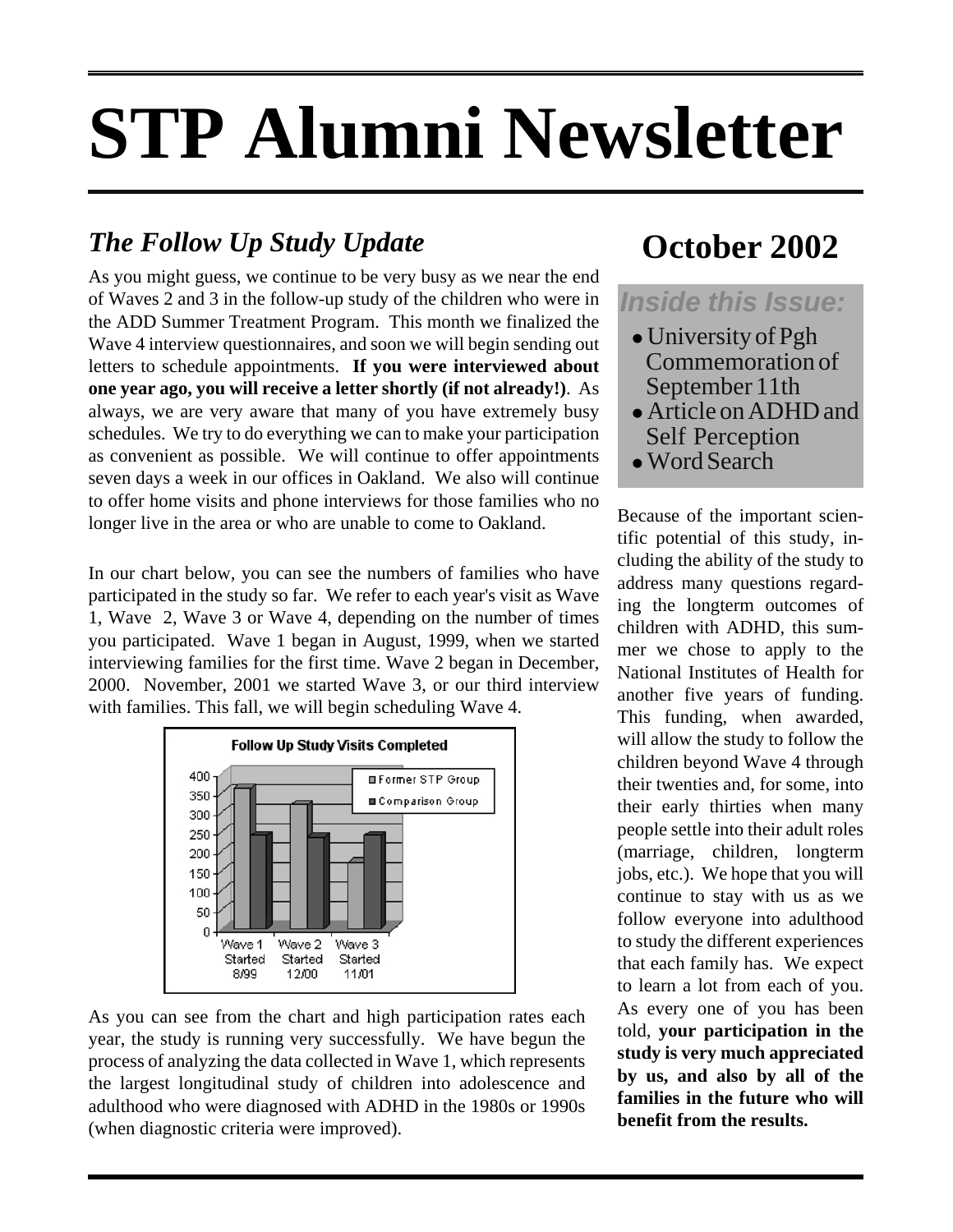

On September11, 2002 The University of Pittsburgh remembered the attack on the World Trade Center and the Pentagon, and the lives claimed by the terrorist attack on the United States. On the front awn of the Cathedral of Learning, Chancellor Nordenberg spoke thoughtfully to a crowd

of roughly 1,000 faculty, students, and staff attending to participate in the memorial service as he recalled with us the lives lost on that day, including those who were Pittsburgh alumni. An attentive audience then quietly participated in the placing of 3,040 flags on the lawn to remember lives lost. Each flag bore the name and age of an individual lost: Dr. Molina placed a flag for Jennifer Mazzotta, age 23, who perished at the World Trade Center. Andrew Greiner, one of our project coordinators at the ADD Program, captured this moving display on digital camera to share with you.

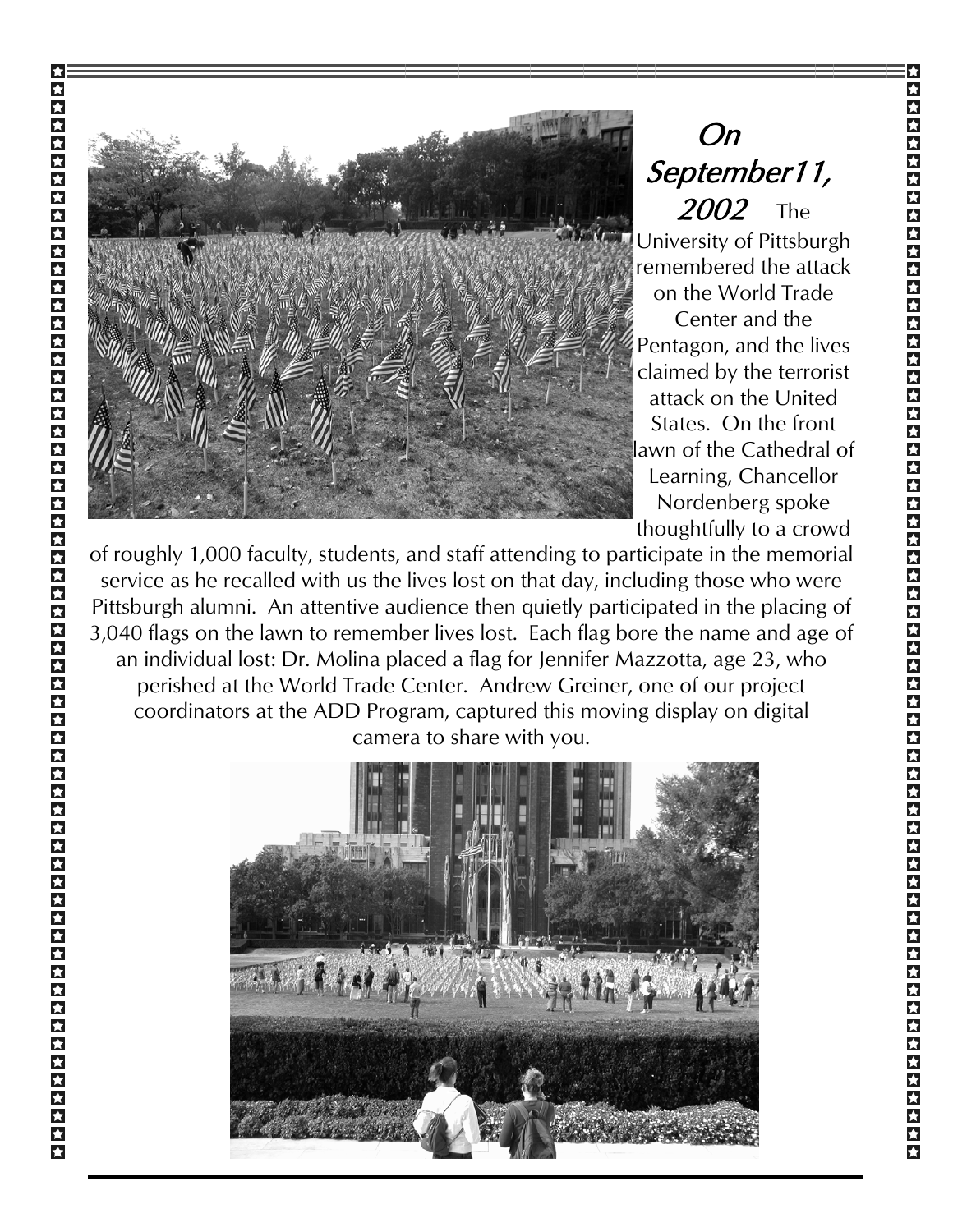## **Self Perception and ADHD**

One of the many areas of controversy in the field of research on ADHD pertains to the self-esteem of children with ADHD. Clinically, many parents and teachers express concern regarding the self-esteem of their children, especially for those children with serious problems in academics and in establishing and maintaining friendships. However, in contrast to that concern, children with ADHD often do not appear to recognize their problems with attention, behavior, academics, and social skills. To address this question, Dr. Betsy Hoza, along with Dr. Pelham and others, examined the self-perceptions of 195 boys with ADHD. They asked the children, who were participating in the ADD Program Summer Treatment Program between 1989 and 1995, to rate themselves on different areas of performance, including academic performance, behavior, and social functioning. When these ratings were compared to ratings made by teachers, the boys with ADHD rated themselves higher than the teachers. In addition, ratings were especially high in the areas of greatest difficulty. That is, boys who had the most problems with academics overestimated their performance the most. These findings have diverse implications. First, to the extent that negative self-thoughts cause low self-esteem and depression, many children with ADHD may actually be protected from depression. Parents may find this result to be a relief, although bear in mind that these group average findings may not necessarily describe your individual son or daughter. Most research describes the average result for a group, and there are often exceptions to the rule. The second implication of this finding is that treatment may be harder for children with ADHD because they are unaware of their difficulties. If so, would improvement of selfawareness lead to improvement in performance? This question is based on the presumption that we can only change behavior when we are aware of it. Dr. Hoza has recently applied for funding from the National Institutes of Health to study just these questions at her lab at Purdue University. In the long run, we hope that these results will improve treatment for children and adolescents with ADHD.

Hoza, B., Pelham, W.E., Dobb, J., Owens, J.S., & Pillow, D.R.. (2002). Do boys with attentiondeficit/hyperactivity disorder have positive illusory self-concepts? Journal of Abnormal Psychology, 111, (2), 268-278.



#### *Important Study Phone Numbers!*

**Tracey Wilson** Program Coordinator (412) 624-5625 **Joanne Bethune** Sr. Administrative Assistant **machine is checked 7** (412) 624-4633 **Brooke Molina, Ph.D.** Principal Investigator **To change or schedule a study appointment, please call (412) 624- 4633. The answering days a week.**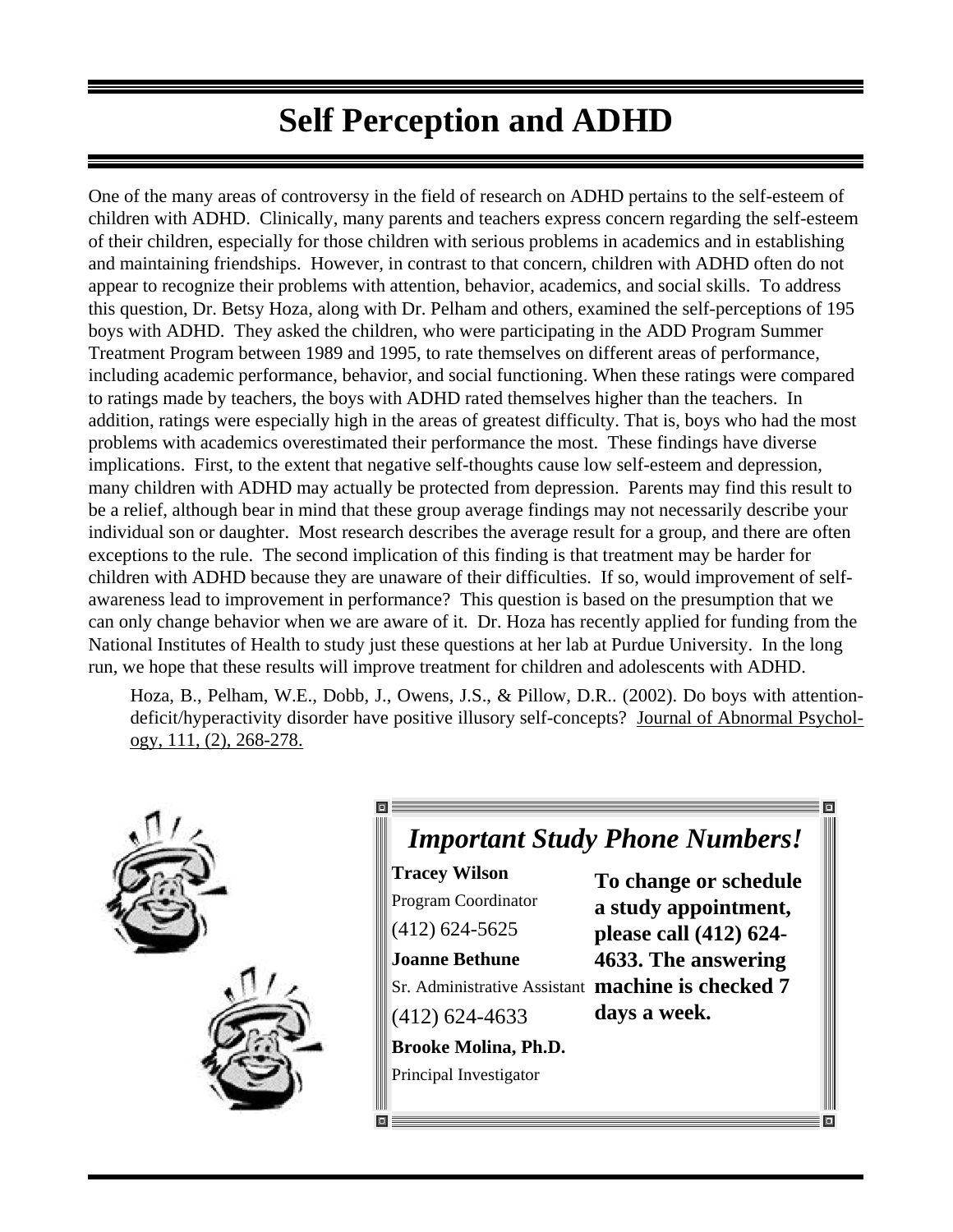

AUTUMNFEST



| T                                                                                                                                                                                                                                                                                                                                                                                                                                                        | Y              | A              | D                                                                                     | ${\mathsf S}$                                                                                               | $\sf U$                                        | B              | M                                                                                                           | $\cup$                  | L              | $\mathsf O$             | $\mathsf C$                                                                                                                                                    |
|----------------------------------------------------------------------------------------------------------------------------------------------------------------------------------------------------------------------------------------------------------------------------------------------------------------------------------------------------------------------------------------------------------------------------------------------------------|----------------|----------------|---------------------------------------------------------------------------------------|-------------------------------------------------------------------------------------------------------------|------------------------------------------------|----------------|-------------------------------------------------------------------------------------------------------------|-------------------------|----------------|-------------------------|----------------------------------------------------------------------------------------------------------------------------------------------------------------|
| $\overline{H}$                                                                                                                                                                                                                                                                                                                                                                                                                                           | $\overline{R}$ | $\overline{C}$ | $\overline{P}$                                                                        | $\overline{H}$                                                                                              | $\overline{G}$                                 | $\bigcup$      | $\overline{1}$                                                                                              | $\overline{\mathsf{F}}$ | $\overline{G}$ | $\overline{\mathsf{N}}$ | $\overline{X}$                                                                                                                                                 |
| A                                                                                                                                                                                                                                                                                                                                                                                                                                                        | L              | $\overline{1}$ | $\overline{H}$                                                                        | $\overline{\mathsf{J}}$                                                                                     | $\mathsf{L}% _{0}\left( \mathsf{L}_{0}\right)$ | K              | K                                                                                                           | G                       | D              | $\sf B$                 | $\mathsf{N}$                                                                                                                                                   |
| ${\sf N}$                                                                                                                                                                                                                                                                                                                                                                                                                                                | A              | $\mathsf{N}$   | $\overline{C}$                                                                        | $\mathsf{A}$                                                                                                | $\mathsf D$                                    | $\overline{S}$ | W                                                                                                           | E                       | $\overline{F}$ | ${\sf R}$               | $\overline{T}$                                                                                                                                                 |
| K                                                                                                                                                                                                                                                                                                                                                                                                                                                        | $\overline{S}$ | $\mathsf{N}$   | $\overline{T}$                                                                        | K                                                                                                           | $\overline{\mathsf{N}}$                        | $\overline{O}$ | $\mathsf F$                                                                                                 | B                       | $\mathsf O$    | $\mathsf C$             | V                                                                                                                                                              |
| $\overline{S}$                                                                                                                                                                                                                                                                                                                                                                                                                                           | E              | $\mathsf L$    | $\sf A$                                                                               | J                                                                                                           | $\mathsf O$                                    | $\mathsf{Z}$   | $\mathsf O$                                                                                                 | $\mathsf{Z}$            | L              | $\mathsf S$             | $\mathsf{M}% _{T}=\mathsf{M}_{T}\!\left( a,b\right) ,\ \mathsf{M}_{T}=\mathsf{M}_{T}\!\left( a,b\right) ,\ \mathsf{M}_{T}=\mathsf{M}_{T}\!\left( a,b\right) ,$ |
| ${\mathsf G}$                                                                                                                                                                                                                                                                                                                                                                                                                                            | $\mathsf V$    | M              | $\overline{P}$                                                                        | Y                                                                                                           | M                                              | ${\sf R}$      | $\mathsf{O}$                                                                                                | Y                       | $\overline{1}$ | $\overline{E}$          | $\overline{T}$                                                                                                                                                 |
| $\mathbf{I}$                                                                                                                                                                                                                                                                                                                                                                                                                                             | $\overline{1}$ | $\overline{E}$ | ${\sf N}$                                                                             | $\mathsf{R}$                                                                                                | $\overline{P}$                                 | $\cup$         | $\mathsf T$                                                                                                 | ${\sf N}$               | $\mathsf{A}$   | L                       | $\overline{C}$                                                                                                                                                 |
| $\mathsf{V}$                                                                                                                                                                                                                                                                                                                                                                                                                                             | ${\sf R}$      | H              | $\mathbf{I}$                                                                          | $\overline{E}$                                                                                              | $\mathsf D$                                    | Y              | $\sf B$                                                                                                     | $\mathsf{R}% _{T}$      | G              | P                       | ${\sf M}$                                                                                                                                                      |
| $\overline{1}$                                                                                                                                                                                                                                                                                                                                                                                                                                           | D              | $\circ$        | $\overline{K}$                                                                        | $\overline{\mathsf{T}}$                                                                                     | $\boldsymbol{\mathsf{H}}$                      | $\mathsf{R}$   | A                                                                                                           | $\mathbf{I}$            | $\overline{E}$ | $\overline{P}$          | $\overline{F}$                                                                                                                                                 |
| $\overline{\mathsf{N}}$                                                                                                                                                                                                                                                                                                                                                                                                                                  | $\overline{C}$ | $\overline{G}$ | $\overline{P}$                                                                        | H                                                                                                           | $\overline{T}$                                 | $\overline{1}$ | $\mathsf{L}% _{0}\left( \mathsf{L}_{0}\right) ^{\ast }=\mathsf{L}_{0}\left( \mathsf{L}_{0}\right) ^{\ast }$ | $\overline{\mathsf{T}}$ | H              | $\mathsf A$             | $\overline{E}$                                                                                                                                                 |
| ${\mathsf G}$                                                                                                                                                                                                                                                                                                                                                                                                                                            | $\mathbf{I}$   | $\mathsf{J}$   | $\mathsf{M}% _{T}=\mathsf{M}_{T}\!\left( a,b\right) ,\ \mathsf{M}_{T}=\mathsf{M}_{T}$ | $\mathsf{A}$                                                                                                | W                                              | ${\sf Q}$      | $\mathsf{L}$                                                                                                | $\mathsf U$             | $\overline{E}$ | Y                       | $\overline{T}$                                                                                                                                                 |
| $\mathsf{R}% _{T}=\mathsf{R}_{T}\!\left( a,b\right) ,\ \mathsf{R}_{T}=\mathsf{R}_{T}\!\left( a,b\right) ,\ \mathsf{R}_{T}=\mathsf{R}_{T}\!\left( a,b\right) ,\ \mathsf{R}_{T}=\mathsf{R}_{T}\!\left( a,b\right) ,\ \mathsf{R}_{T}=\mathsf{R}_{T}\!\left( a,b\right) ,\ \mathsf{R}_{T}=\mathsf{R}_{T}\!\left( a,b\right) ,\ \mathsf{R}_{T}=\mathsf{R}_{T}\!\left( a,b\right) ,\ \mathsf{R}_{T}=\mathsf{R}_{T}\!\left( a,b\right) ,\ \mathsf{R}_{T}=\math$ | ${\sf N}$      | $\mathsf E$    | $\cup$                                                                                | ${\sf R}$                                                                                                   | $\mathsf A$                                    | A              | $\mathsf T$                                                                                                 | W                       | $\overline{O}$ | $\mathsf D$             | ${\mathsf O}$                                                                                                                                                  |
| T                                                                                                                                                                                                                                                                                                                                                                                                                                                        | E              | $\mathsf L$    | $\overline{P}$                                                                        | $\mathsf{L}% _{0}\left( \mathsf{L}_{0}\right) ^{\ast }=\mathsf{L}_{0}\left( \mathsf{L}_{0}\right) ^{\ast }$ | A                                              | $\mathsf{R}$   | $\top$                                                                                                      | $\mathsf{J}$            | $\mathsf{X}$   | $\mathsf{N}$            | $\overline{F}$                                                                                                                                                 |
| P                                                                                                                                                                                                                                                                                                                                                                                                                                                        | $\mathsf C$    | $\mathsf T$    | $\bigcup$                                                                             | A                                                                                                           | $\mathsf{R}$                                   | K              | $\mathsf{R}$                                                                                                | E                       | $\mathsf U$    | A                       | $\overline{S}$                                                                                                                                                 |
| E                                                                                                                                                                                                                                                                                                                                                                                                                                                        | ${\sf S}$      | $\mathsf{R}$   | $\mathsf S$                                                                           | E                                                                                                           | M                                              | $\sf U$        | $\mathsf T$                                                                                                 | S                       | $\mathsf O$    | ${\bf C}$               | ${\sf Q}$                                                                                                                                                      |

#### FIND THE HIDDEN WORDS.................

SCENIC DRIVES SAUERKRAUT CANDY APPLES FOLIAGE

COSTUMES TRICK OR TREAT THANKSGIVING PUMPKIN PATCH FOOT BALL COLUMBUS DAY